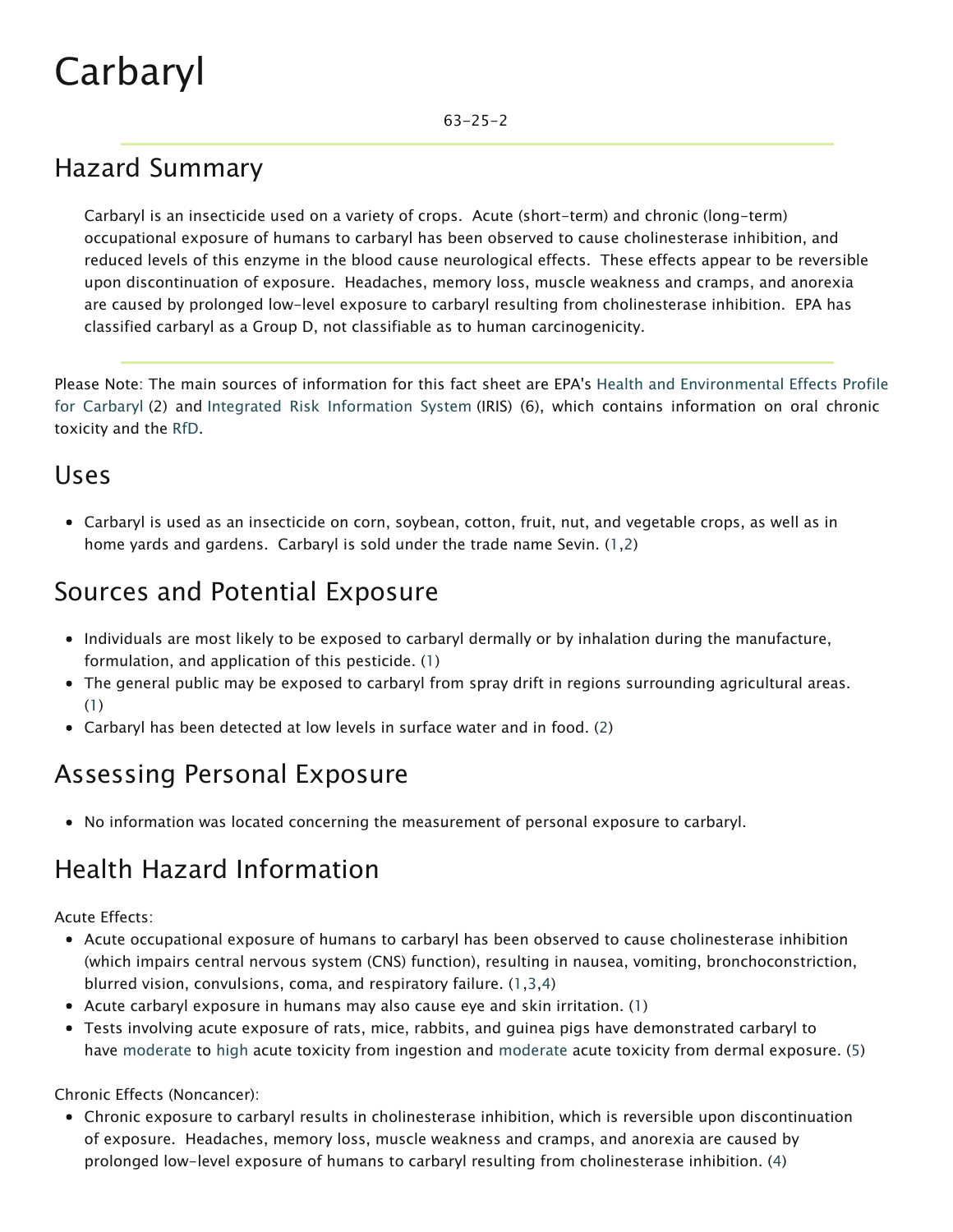- Kidney and liver effects have been observed in rats chronically exposed to carbaryl by ingestion.  $(2,6)$
- EPA has not established a Reference Concentration ([RfC\)](https://www.epa.gov/haps/health-effects-notebook-glossary) for carbaryl. (6)
- The Reference Dose [\(RfD\)](https://www.epa.gov/haps/health-effects-notebook-glossary) for carbaryl is 0.1 milligrams per kilogram body weight per day (mg/kg/d) based on kidney and liver toxicity in rats. The [RfD](https://www.epa.gov/haps/health-effects-notebook-glossary) is an estimate (with uncertainty spanning perhaps an order of magnitude) of a daily oral exposure to the human population (including sensitive subgroups) that is likely to be without appreciable risk of deleterious noncancer effects during a lifetime. It is not a direct estimator of risk but rather a reference point to gauge the potential effects. At exposures increasingly greater than the [RfD,](https://www.epa.gov/haps/health-effects-notebook-glossary) the potential for adverse health effects increases. Lifetime exposure above the [RfD](https://www.epa.gov/haps/health-effects-notebook-glossary) does not imply that an adverse health effect would necessarily occur. (6)
- EPA has medium confidence in the [RfD](https://www.epa.gov/haps/health-effects-notebook-glossary) based on: high confidence in the critical study because it was well designed and clearly reported with unequivocal effects levels established; and medium confidence in the database because it is moderately supportive of the nature of the critical effect. (6)

Reproductive/Developmental Effects:

- No information is available on the reproductive or developmental effects of carbaryl in humans.
- Two studies produced teratogenic effects in dogs fed carbaryl, but dogs were judged inappropriate for human health risk assessment because of differences in metabolism. Other studies demonstrating teratogenic effects also caused maternal toxicity. (2,6)
- Reduced fertility and litter size and increased mortality in offspring have been observed in rats exposed to carbaryl in their diet over three generations. (2)

Cancer Risk:

- No information is available on the carcinogenic effects of carbaryl in humans.
- No significant increase in tumor incidence was found among exposed animals in several studies. (4)
- EPA has not classified carbaryl for carcinogenicity. (6)

### Physical Properties

- The chemical formula for carbaryl is C  $\leftarrow$  H  $\leftarrow$  NO , and its molecular weight is 201.2 g/mol. (2,3)
- Carbaryl is a white crystalline solid that is slightly soluble in water. (2,7)
- Carbaryl is essentially odorless and its odor threshold has not been established. (2)
- The vapor pressure for carbaryl is 0.000041 mm Hg at 25 °C, and its log octanol/water partition coefficient ( $log K$  ) is 2.36. (4)

Conversion Factors:

To convert concentrations in air (at 25 °C) from ppm to  $\frac{3}{m}$  : mg/m  $\frac{3}{m}$  = (ppm)  $\times$  (molecular weight of the compound)/(24.45). For carbaryl: 1 ppm = 8.23 mg/m<sup>3</sup>. To convert concentrations in air from  $\mu$ g/m<sup>3</sup> to mg/m<sup>3</sup>:  $mg/m = (\mu g/m) \times (1 mg/1,000 \mu g).$ 

Health Data from Inhalation Exposure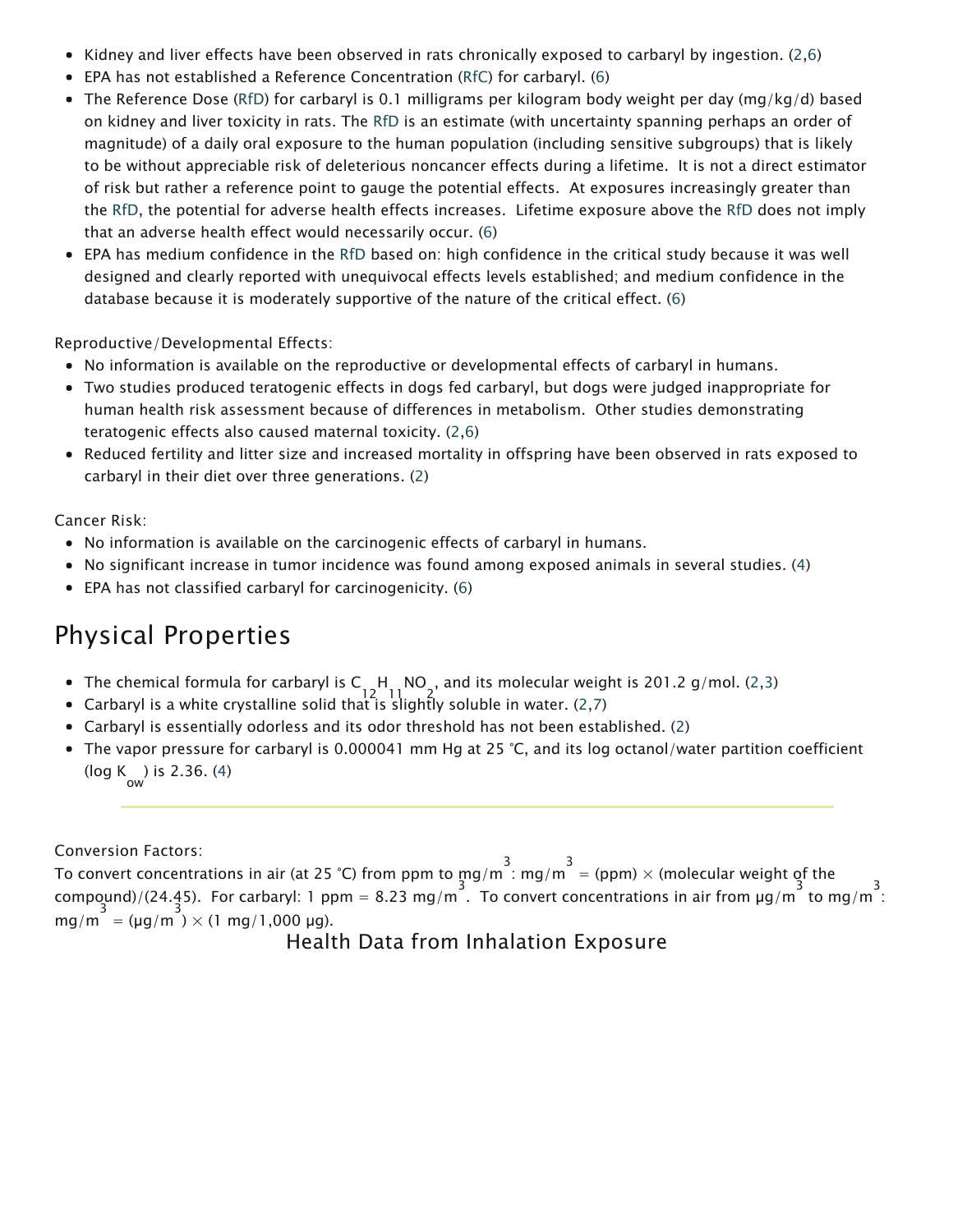#### Carbaryl



ACGIH TLV --American Conference of Governmental and Industrial Hygienists' threshold limit value expressed as a time-weighted average; the concentration of a substance to which most workers can be exposed without adverse effects.

NIOSH IDLH-- National Institute of Occupational Safety and Health's immediately dangerous to life or health concentration; NIOSH recommended exposure limit to ensure that a worker can escape from an exposure condition that is likely to cause death or immediate or delayed permanent adverse health effects or prevent escape from the environment.

NIOSH REL --National Institute of Occupational Safety and Health's recommended exposure limit; NIOSHrecommended exposure limit for an 8- or 10-h time-weighted-average exposure and/or ceiling.

OSHA PEL--Occupational Safety and Health Administration's permissible exposure limit expressed as a timeweighted average; the concentration of a substance to which most workers can be exposed without adverse effect averaged over a normal 8-h workday or a 40-h workweek.

The health and regulatory values cited in this factsheet were obtained in December 1999.

a Health numbers are toxicological numbers from animal testing or risk assessment values developed by EPA. b

 Regulatory numbers are values that have been incorporated in Government regulations, while advisory numbers are nonregulatory values provided by the Government or other groups as advice. OSHA numbers are regulatory, whereas NIOSH and ACGIH numbers are advisory.

Summary created in April 1992, updated in January 2000.

#### References

1. M. Sittig. Handbook of Toxic and Hazardous Chemicals and Carcinogens. 2nd ed. Noyes Publications, Park